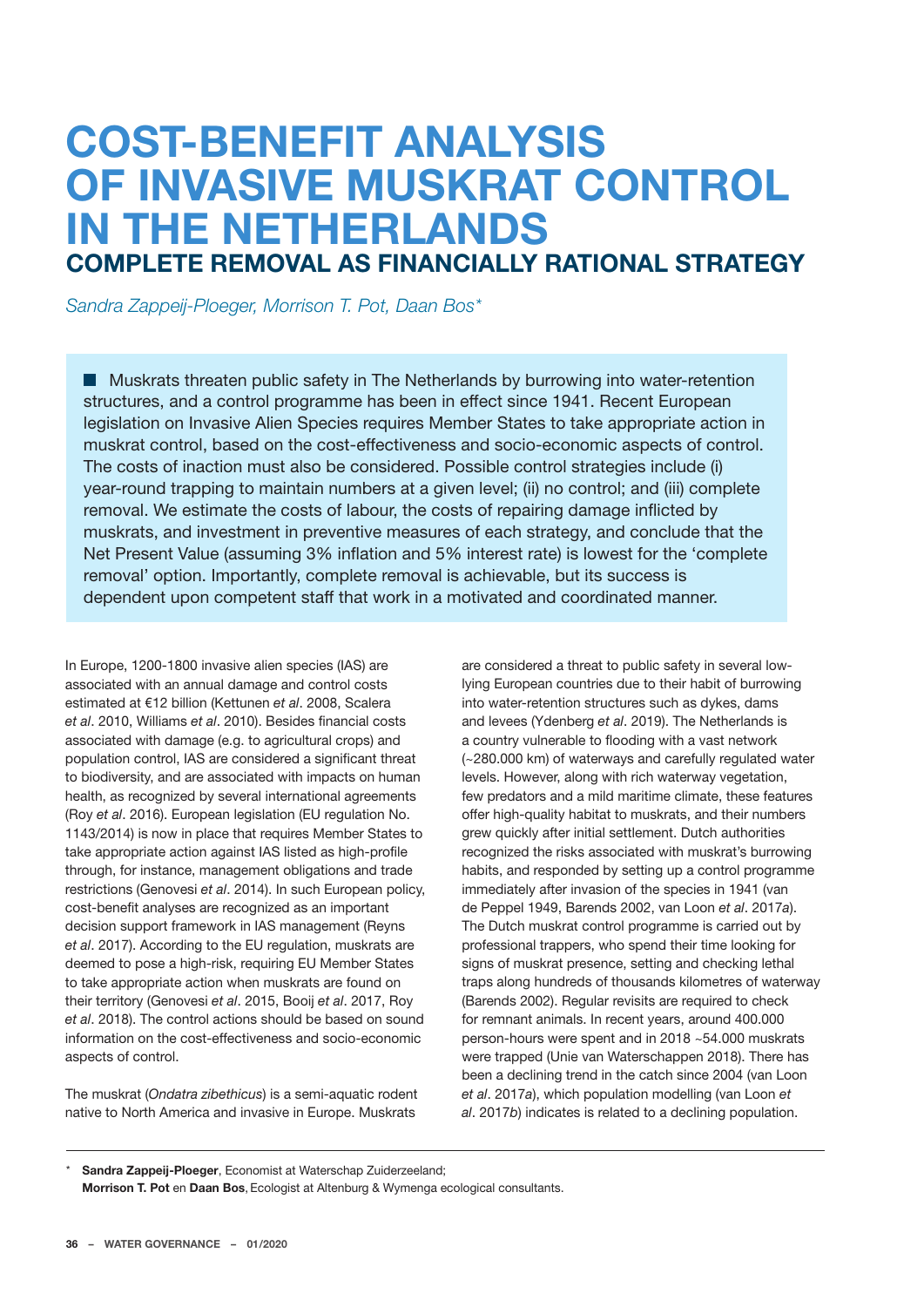Associated with this decline, the control organisations have been able to slowly diminish trapping effort over the past decade.

The primary objective of the Dutch muskrat control programme is to safeguard the integrity of the water infrastructure, and to maintain public safety. Until June 2019, the strategy aimed to maintain the muskrat numbers at or below an average trap-rate of 0.15 muskrats per kilometre of waterway per year, a level barely attained after several decades of effort. Because control measures are expensive, large numbers of animals are killed annually, and other species are (directly and indirectly) killed as well (Zandberg *et al*. 2011, Bos and Gronouwe 2018), there is ongoing debate about the rationality, desirability and effectiveness of muskrat trapping as a control method.

Other possible control strategies exist. Other than lowering or raising the desired capture rate, alternative strategies for Dutch muskrat control would be *no control* or *complete removal.* Under the latter, once all muskrats have been removed, limited control measures are required (Gren 2008, Bos and Gronouwe 2018). Complete removal differs from eradication in the sense that a (minor) ongoing trapping effort will be required along the borders to prevent recolonisation (Robertson *et al*. 2017). Practical field examples at regional scale from the Netherlands, Flanders (Belgium) and the UK (Gosling and Baker 1989) illustrate that complete removal of muskrat is feasible (Bos and Gronouwe 2018). Good evidence shows that the Dutch control programme reduces muskrat population size provided that the levels of the effort are in adequate proportion to the population present (van Loon *et al*. 2017*a*, Bos *et al*. 2019). Under the strategy of no control, preventive measures are required to discourage or prevent muskrat burrowing (Spoorenberg 2007), for example by applying mesh wire, concrete or steel along all dykes and levees (BCM 2007, Zandberg *et al*. 2011).

In general, the political assessment of alternative strategies should be based on careful risk assessment and evaluation by multiple and diverse criteria, including ethics, biodiversity, effectiveness with regard to public safety, practicality, negative impacts, acceptability and costs (Booy *et al*. 2017, Roy *et al*. 2018). Risk assessments are given by Kumschick *et al*. (2015) and Carboneras *et al*. (2018). Biodiversity criteria are debated in Bos & Gronouwe (2018) and Bakker & Bos (2019). In this paper we aim to analyse muskrat control from a financial point of view.

## **Methods**

Three main types of financial cost can be identified in relation to muskrat control: (i) ongoing costs for repair of damage caused by muskrats; (ii) ongoing costs associated with control activities; (iii) one-time costs for the installation of measures to prevent damage. Some of these costs

incur to the Regional Water Authorities, and others to third parties, but these are not distinguished here. We distinguish two relevant time periods: short-term  $(12)$ years; intended to allow time for implementation); and long-term (13-30 years). We estimated the annual cost (2018 prices) of the components of each strategy based on: (i) data from the Regional Water Authorities and their member control organisations; (ii) questionnaires. The long-term required effort in each scenario has been calculated from the available length of waterways in the country and in a zone along the border, in combination with best professional judgement on required effort in relation to muskrat presence (Bos and Gronouwe 2018). With this information, we calculated the Net Present Value for each strategy over 30 years, assuming 3% inflation and 5% interest rate (see table 1). We examine the robustness of the findings with a sensitivity analysis changing relevant assumptions and parameter values. Further details may be found in a technical report (in Dutch) by Bos & Gronouwe (2018).

The strategy *complete removal* refers to a nationallycoordinated effort to remove muskrats from The Netherlands completely. We assumed that control effort would have to be maintained for twelve years at a level of 400.000 hours per year, after which it could be reduced to 200.000 hours per year, concentrated along the national borders to prevent recolonisation from neighbouring countries. This scenario is derived from a population modelling exercise by van Loon *et al*. (2017*b*). No preventive measures are required. We assume that muskrats will be eliminated in The Netherlands, and that costs associated with damage control and damage recovery will fall to zero.

The second strategy, *maintaining numbers at a given level*, works towards low muskrat population size (as indicated by an annual catch below 0.15 muskrat per km waterway) by ongoing control. Based on 2018 levels, the effort can be reduced to about 280.000 hours per year over the long-term, and no preventive measures are required. Given that the required low numbers are achieved, the ongoing costs for inspection, repair, dredging and damage to third parties (being parties other than Regional Water Authorities) are limited.

The third strategy, *no control*, is implemented by investing in preventive measures along 17.800 km of essential water infrastructure. For practical reasons, it would not be possible to implement these everywhere at once, and these costs are therefore assumed to increase linearly over a period of twelve years until all investments have been realised. The costs for preventive measures refer to installation of mesh wire at a unit value of €45/m (Unie van Waterschappen 2014). Preventive measures are assumed to have a limited lifetime and will be written off over a period of 30 years. Capital costs have been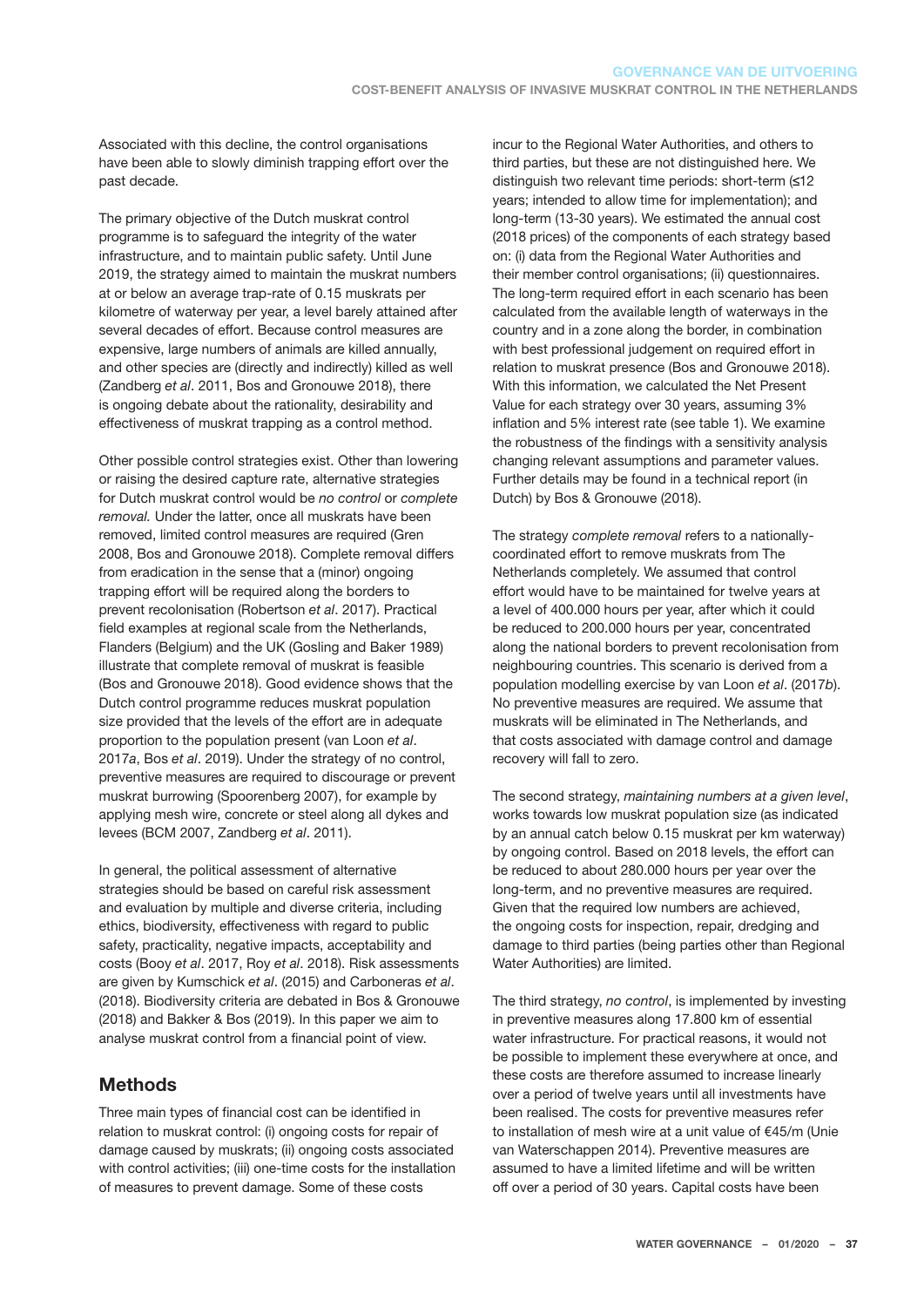#### **GOVERNANCE VAN DE UITVOERING**

**COST-BENEFIT ANALYSIS OF INVASIVE MUSKRAT CONTROL IN THE NETHERLANDS**

| <b>Category</b>                       | <b>Cost item</b>                           | <b>Complete removal</b>          |                          | <b>Maintaining numbers</b><br>at a given level |                          | <b>No control</b>                |                          |
|---------------------------------------|--------------------------------------------|----------------------------------|--------------------------|------------------------------------------------|--------------------------|----------------------------------|--------------------------|
|                                       |                                            | <b>Short-term</b><br>costs in K€ | Long-term<br>costs in K€ | <b>Short-term</b><br>costs in K€               | Long-term<br>costs in K€ | <b>Short-term</b><br>costs in K€ | Long-term<br>costs in K€ |
| <b>Control</b>                        | Labour                                     | 30.660                           | 15.190                   | 30.660                                         | 23.280                   | 30.660                           | $\mathbf{0}$             |
|                                       | Transport and trapping equipment           | 5.800                            | 2.870                    | 5.800                                          | 4.400                    | 5.800                            | $\mathbf{0}$             |
|                                       | Innovation and research                    | 300                              | 150                      | 150                                            | 150                      | 150                              | 150                      |
|                                       | <b>Other</b>                               | 4.630                            | 2.290                    | 4.630                                          | 3.520                    | 12.300                           | $\mathbf{0}$             |
| <b>Water safety</b>                   | Physical preventive measures               | 0                                | $\mathbf{0}$             | $\mathbf{0}$                                   | $\bf{0}$                 | 3.890                            | 46.690                   |
|                                       | Inspection (labour)                        | 1.350                            | 960                      | 1.350                                          | 1.155                    | 1.350                            | 2.660                    |
|                                       | Damage recovery water retaining structures | 1.630                            | $\mathbf{0}$             | 1.630                                          | 160                      | 1.630                            | $\mathbf{0}$             |
| <b>Water systems</b><br>(maintenance) | Dredging for restoration water system      | 230                              | $\mathbf{0}$             | 230                                            | 20                       | 230                              | 460                      |
|                                       | <b>Restoration of banks</b>                | 800                              | $\mathbf{0}$             | 800                                            | 80                       | 800                              | 7.080                    |
| <b>Other costs</b>                    | Communication                              | 120                              | $\mathbf{0}$             | 120                                            | 60                       | 240                              | 120                      |
|                                       | Zoönotic diseases                          | 0                                | $\mathbf{0}$             | 5                                              | 0                        | 10                               | 10                       |
|                                       | Damage to third parties                    | 100                              | $\mathbf{0}$             | 100                                            | 10                       | 100                              | 2.460                    |
| <b>Total</b>                          |                                            | 45.620                           | 21.460                   | 45.475                                         | 32.835                   | 57.160                           | 59,630                   |

Table1: Annual estimated short-term and long-term costs (in K€; price levels of 2018) of muskrat control under the three strategies. Short-term costs refer to costs made in year 1.

activated in order to spread them over the years. Due to the lack of any control programme, we assume that the muskrat numbers will rise to be higher than in 2018 (Bos *et al*. 2019). Thus, costs for inspection, damage repair, dredging, zoönotic diseases and damage to third parties along the remaining lengths of waterway, are expected to increase. Under the strategy of no control, costs associated with professional trapping are zero, because no trapping would be required. There are, however, friction costs during the transition period, for retraining the current team of professional trappers.

Other strategies, varying in control intensity in space or time (Bos and Ydenberg 2011), have not been included in the analysis, because they had previously been dismissed as unsuitable or suboptimal (Bos and Gronouwe 2018). They are considered to lead to higher muskrat population sizes than publicly can be accepted without large investments in preventive measures. In addition, they are intermediate to the three strategies studied and therefore less informative.

#### **Results**

Table 1 summarizes the estimated annual cost (2018 prices) of each component of each strategy, over both the short- and long-terms. Note that the estimate is given for year 1 of the short-term period. The cost declines over

the remaining 11 years of the short-term period under two out of three strategies. Figure 1 displays the trajectory of annual costs (2018 prices) over the full 30-year period. The most important contrast lies in the ongoing cost for labour (muskrat control) and the up-front implementation of preventive measures. To a lesser extent there are differences in costs for maintenance of the water system, especially the restoration of earthen banks, and inspection related to water safety. Figure 2 compares the distribution of costs across the main categories in years 1 and 30 of each strategy.

Under the strategy of *maintaining numbers at a given level,*  the costs follow the current declining trend to stabilise at ca. €33 million annually in the long-term (figure 1). This is in contrast to the strategy of *complete removal*  in which control effort is maintained at the current level, until complete removal is accomplished. Under *complete removal* long term annual costs are estimated at ca. €21 million. Thus, after 10-15 years of investment, the annual difference in costs between these two scenario's amounts to approximately €10 million. The long-term costs of the strategy *no control* are highest at ca. €60 million, which is mainly due to the high investment in preventive measures. To a lesser extent, there are expected costs of damage to the extensive network of earthen banks of waterways that are not essential for water safety and thus not protected by preventive measures.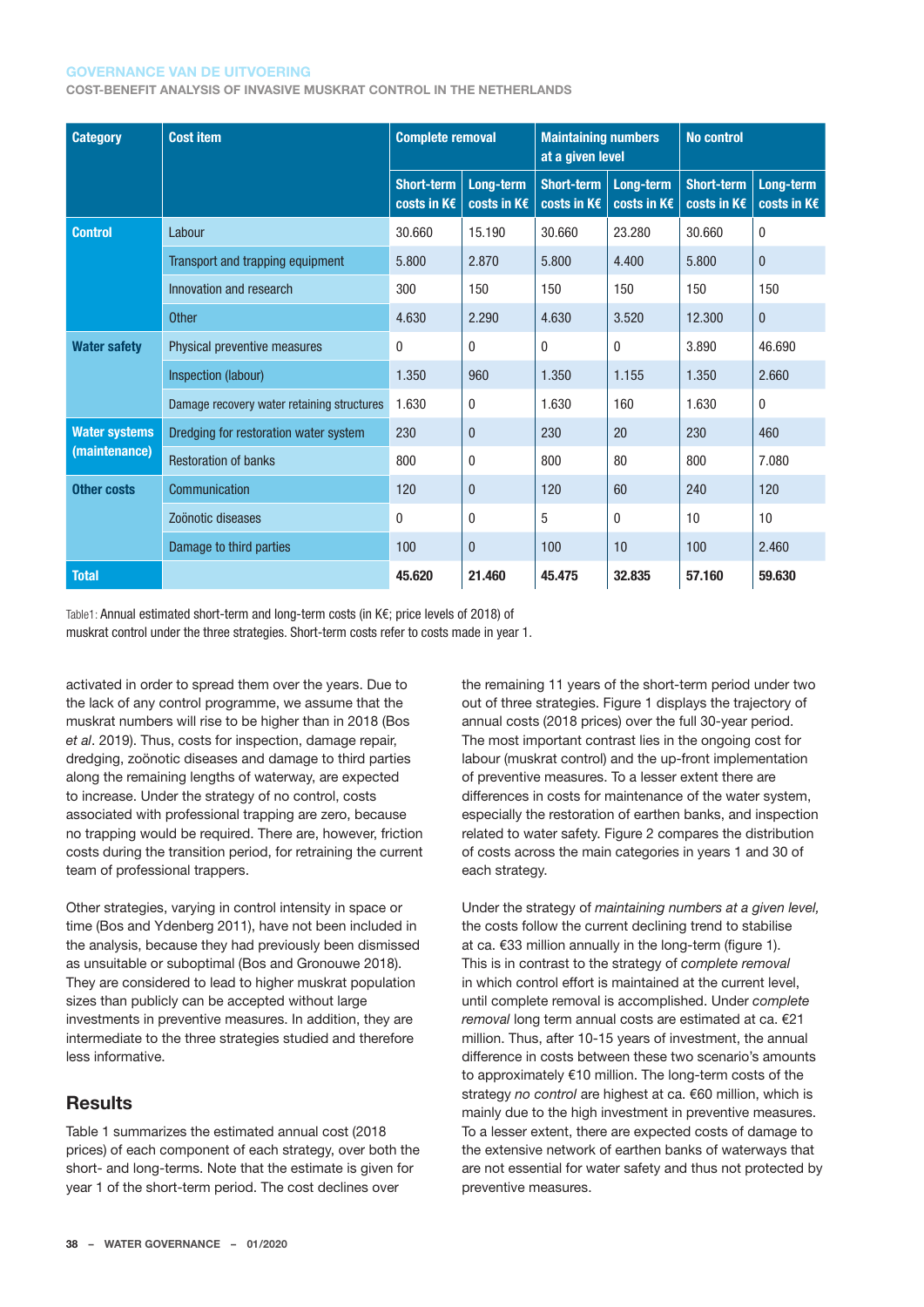#### **GOVERNANCE VAN DE UITVOERING**

**COST-BENEFIT ANALYSIS OF INVASIVE MUSKRAT CONTROL IN THE NETHERLANDS**



Figure 1: Development of annual costs in K€ over a 30-year period. The striped line represents the strategy of complete removal, the dotted line the strategy of continued control at low equilibrium and the solid line refers to no control.

Table 2 shows the 'Total Cost' (i.e. the sum over the 30 year trajectory of each strategy, in 2018 €) and the 'Net Present Value' (the total cost, with costs after year 1 discounted by 3% inflation, and raised by 5% borrowing costs for capital investments). Both measures indicate that *complete removal* has the lowest expected cost. The Net Present Value of *complete removal*, is €740 million, €832 million under *maintaining numbers at a given level,* and €1.3 billion under the scenario of *no control* (table 2). The sensitivity analysis, in which we tested for the effect of changing parameter values  $(± 20%)$  on model outputs, showed that these estimates are robust, and change little in response to alterations of parameter values (table 3).

#### **Discussion**

The important finding of this study is that complete removal of muskrats from the Netherlands is financially

Total costs

Table 0:



Figure 2: Distribution of costs under the three scenario's in year 1 and year 30. Panel A represents a strategy of complete removal, B refers to a strategy of continued control at low equilibrium and C refers to no control.

rational. We are confident that this outcome of the analysis is robust, though agree that the exact levels of costs identified are open to debate. Here we devote attention to the costs of labour, and the implementation of preventive measures, because these are pivotal in the analysis at large. The costs of labour in future scenarios are based on best professional judgment of staff responsible for coordination of control at national level. It directly relates to historical data from The Netherlands (van Loon *et al*. 2017*a*). The historical data indicate that control costs are higher with a higher population density. This important finding is substantiated by population modelling (van Loon *et al*. 2017*b*) and corroborated by practical experience in Flanders (Stuyck 2008; pers. comm. M. vanderWeeën) and in The Netherlands. Because each trap requires time to set out, and must be checked regularly, the rate at which waterways can be patrolled (km per hour) is low when the capture rate is high, in turn presumably due No control<br>
No according to according the removal and the removal and the removal and the removal and the removal and the responsible to the responsible to the responsible to the responsible to the responsible to the res

| Table 2:                                             | Complete removal                                                                    | 915.735   | 739.763   |  |  |  |
|------------------------------------------------------|-------------------------------------------------------------------------------------|-----------|-----------|--|--|--|
| al costs and Net Present<br>Value in K€ of the three | Maintaining numbers at a given level                                                | 1.067.210 | 832.393   |  |  |  |
| relevant scenarios                                   | No control                                                                          | 1.707.832 | 1.298.674 |  |  |  |
|                                                      | <b>Parameter</b>                                                                    |           |           |  |  |  |
|                                                      | Short-term costs for labour under no control                                        |           |           |  |  |  |
|                                                      | Speed at which physical preventive measures are installed under no control          |           |           |  |  |  |
|                                                      | Interest rate in calculation of capital charges under no control                    |           |           |  |  |  |
|                                                      | Costs for inspections under complete removal                                        |           |           |  |  |  |
|                                                      | Length of water retaining structures requiring preventive measures under no control |           |           |  |  |  |
| Table $3:$                                           | Costs per meter of preventive measures under no control                             |           |           |  |  |  |
| fects of $\pm 20\%$ variation                        | Costs of third parties under no control                                             |           |           |  |  |  |
| arameter values on total<br>e and Not Procont Valuo  | Costs for bank recoveries under no control                                          |           |           |  |  |  |

**Scenario Total costs (K€) Net Present Value (K€)**

**Effects of** in parameter costs and Net Present Value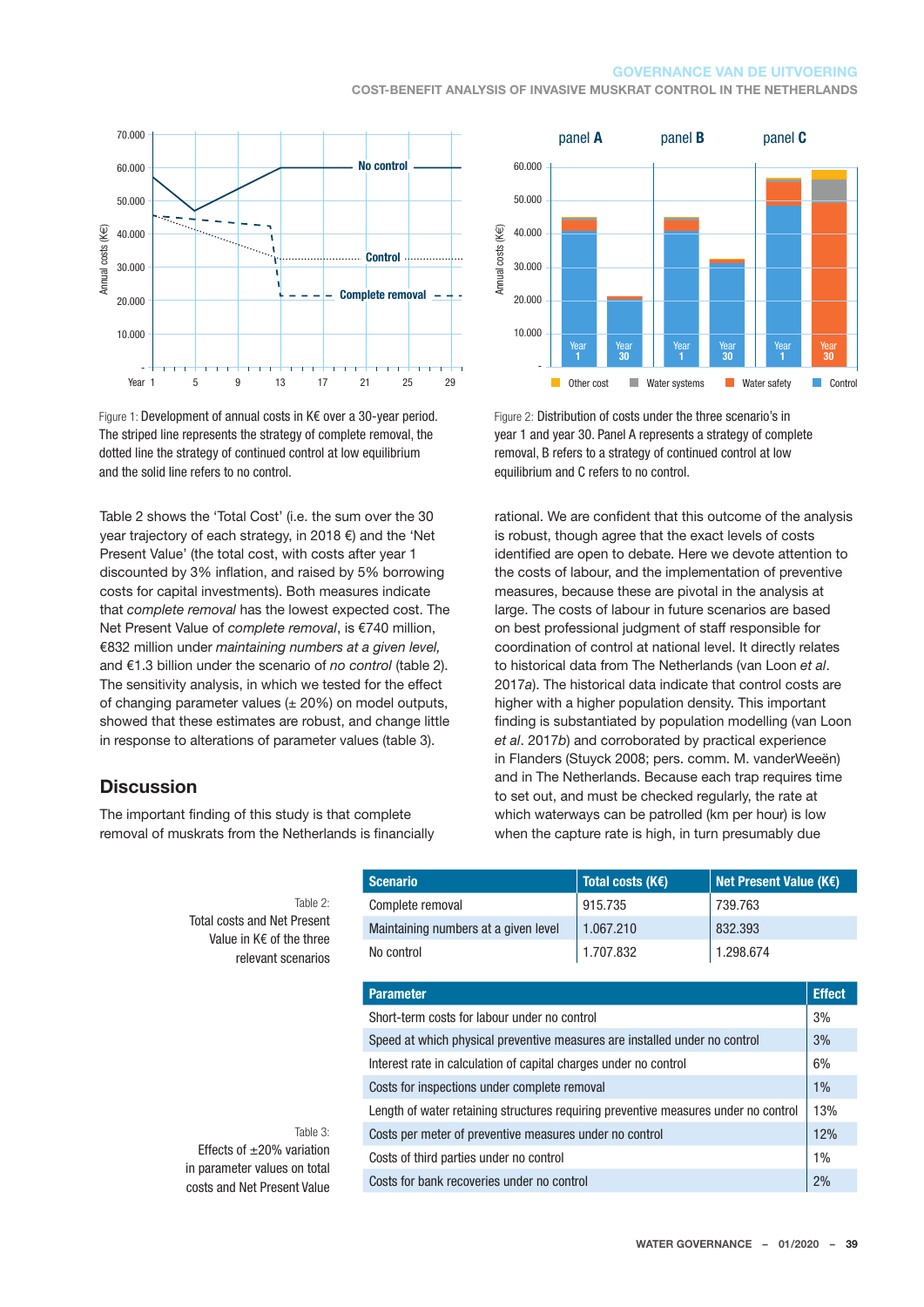to a high population level. As a consequence, control organisations need to invest less in labour as the catch rate declines

The costs for preventive measures strongly depend on the timeframe and the extent (length of dikes and levees, km) over which they are implemented. We have opted for gradual implementation (over a period of 12 years), using mesh wire, along the entire length of essential dikes and levees (17.800 km). The use of mesh wire as a preventive measure is among the cheapest options and we assume that it is technically feasible everywhere. The use of other materials, such as concrete or steel, would result in higher costs. Lowering the annual costs for preventive measures by protecting less of the essential water-retaining infrastructure will lower public safety (Bayoumi and Meguid 2011, Ydenberg *et al*. 2019). Given the fact that the investments in safety from flooding in The Netherlands exceed billions of euro's, we believe that such a compromise cannot be acceptable for the Dutch Water Authorities, the Dutch government or the general public.

The results of the analysis presented here are generally consistent with Bomford & O'Brien (1995) and Clark (2010), who show that control can be an economically rational activity, depending on the rate of inflation, the damage caused by muskrats and the cost of trapping them. Reducing the population is an investment that can be regained in the longer term. Reinhardt *et al*. (2003) conclude that eradication of muskrats on a national scale in Germany is likely to be economically sound, taking into account the maintenance costs for waterways and water infrastructure, as well as costs for public health, agriculture and fisheries. Panzacchi *et al*. (2007) show that eradication of the coypu (*Myocastor coypu*) in Italy presumably has a very favourable cost-benefit ratio. The successful eradication campaigns for muskrats and coypu in England (Gosling and Baker 1989, Baker 2010) were carried out because it was clear at the time that this investment would prove effective in the long run. In retrospect, that is also the case.

In addition to the financial arguments presented above, the difference between each of the strategies has also been weighed for other criteria, as has been mentioned in the introduction (Bos and Gronouwe 2018). Each Regional Water Authority has been informed and has debated the pro's and con's of the different strategies. Finally, the information has supported a policy decision by the Dutch Water Authorities in June 2019 to change the previous management objective from *maintaining numbers at a given level* to *complete removal*.

Now there may be a strong economic incentive for complete removal, as indicated by the large difference in Net Present Value between the strategies (table 2),

but this has little relevance for the individual trapper, unless their job perspectives are taken into account properly. Thus, given that the success of any muskrat control programme is to a large extent dependent upon competent staff that works in a coordinated and motivated way, the personal interests of the trappers need to be taken serious by the control organisations. If not, the analysis presented has limited relevance.

## **Conclusion**

We have shown, based on a cost-benefit analysis, that complete removal would be a financially rational strategy for Dutch muskrat management. Under compete removal the investments required are lower than future costs to maintain a strategy of control at low equilibrium population size, or to apply a strategy of no control coupled with preventive measures to protect against flooding and maintain public safety.

### **Acknowledgements**

We highly appreciate the input from many of the professional trappers for their contribution to our understanding of professional muskrat control. This analysis has been supported by a project team of the Dutch and Regional Water Authorities with members J. Boontjes, S. Dol, R. Kleinman, D. Moerkens, H. Post, B. Rietman en E. de Wit. We also thank several experts for their willingness to share their insights: S. Baker, P. Robertson, M. Vanderweeën, M. Maas en P. van Tulden. R.C. Ydenberg gave very useful comments on an earlier version of the manuscript.

#### **ABSTRACT**

Door graverij in waterkeringen bedreigen muskusratten de Nederlandse waterveiligheid en daarom wordt de soort al sinds de vestiging in 1941 bestreden. Recente Europese wetgeving met betrekking tot invasieve exoten verplicht de lidstaten van de EU om passende maatregelen te treffen ten aanzien van het beheer van muskusratten, afhankelijk van kostenefficiëntie en socio-economische factoren. Ook dient het alternatief van een beheerstrategie waarin geen muskusratten worden bestreden te worden overwogen. Mogelijke strategieën in het muskusrattenbeheer zijn (i) bestrijding waarbij de dichtheden op een bepaald laag niveau worden gehouden; (ii) geen bestrijding; (iii) volledige verwijdering. In dit artikel schatten we de kosten voor arbeid, de kosten voor het repareren van schade aangebracht door muskusratten en investeringen in preventieve maatregelen voor elk van deze strategieën op korte en lange termijn in. We concluderen dat de Netto Contante Waarde (uitgaande van 3% inflatie en 5% rente) het laagst is voor 'volledige verwijdering'. Volledige verwijdering van de muskusrat is realistisch en haalbaar, maar het succes van deze strategie is afhankelijk van competente bestrijders die gemotiveerd en gecoördineerd kunnen werken.